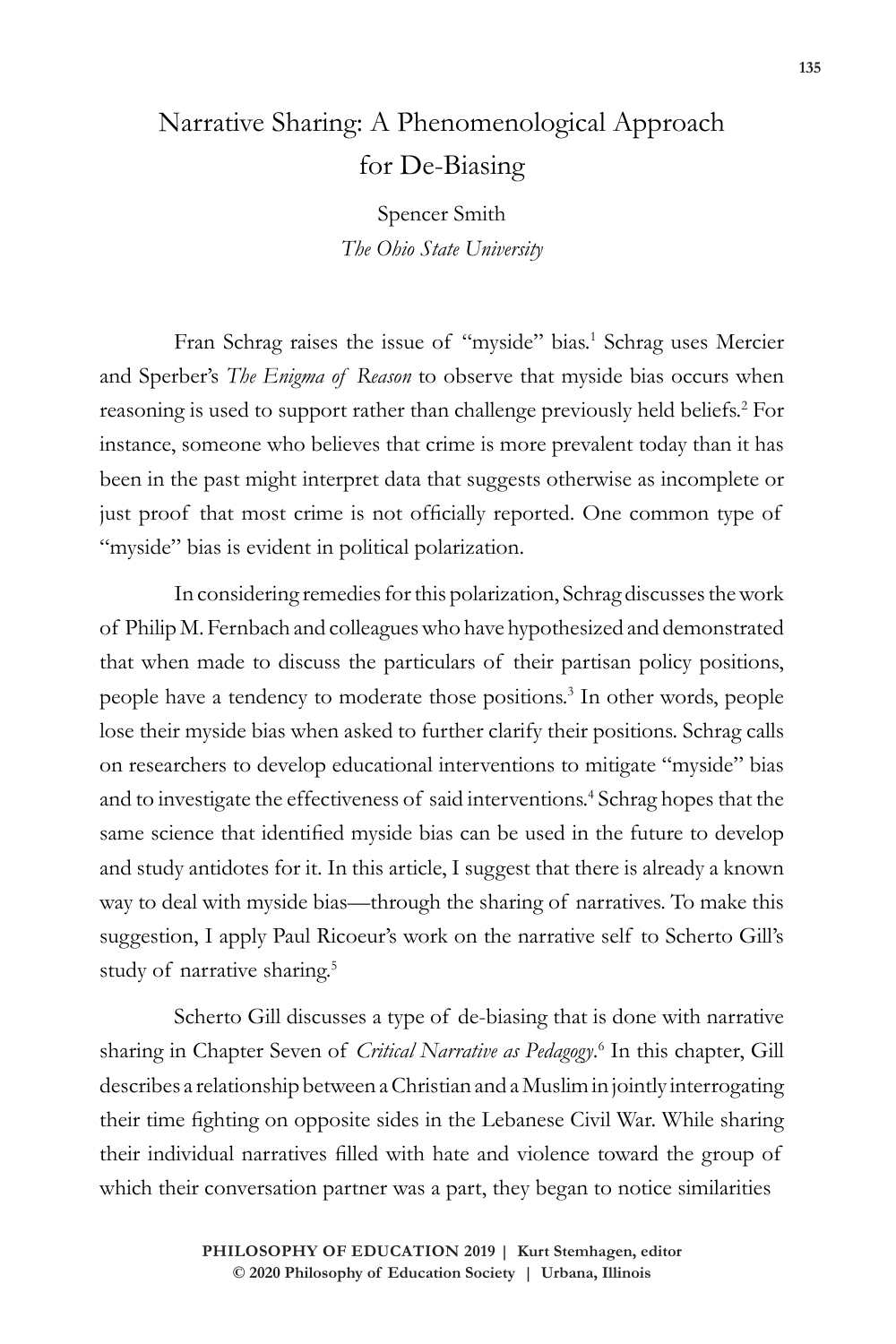in their road to becoming hate-filled soldiers. Both the Muslim, Tariq, and the Christian, Jean-Michel, shared how each of them was told biased stories of the other religion in their childhood.7 When war broke out, they had a whole repertoire of stories that prescribed what their actions should be—their actions should protect their own group from the evil Other. Gill notes that by sharing these stories, the men were able to experience a kind of solidarity without giving up their individuality. Indeed, Jean-Michel said, "Of course it was obvious that we [Christians and Muslims] will never be the same, I have a different culture from them, I have a different religion than them, etc. etc. We don't have to go out with a full agreement on everything, but at least we can understand what the other has to say."8

In this instance, Gill demonstrates how a practice of narrative sharing in some ways moderates previously held beliefs similar to the way Fernbach et al. have shown that demands to explain opinions moderate myside bias. In fact, Gill says that by telling their own story and listening to the Other's story, both men moved to a place where they found a new responsibility to disrupt and rehabilitate stories of the Other so that future generations would not succumb to the kind of violence they experienced and perpetrated.<sup>9</sup> These disruptions of stories are needed because studies have shown that the rhetorical use of violent metaphors in political discourse increases political partisanship.10 These results are especially concerning considering what scholars have theorized about the connections between metaphors, narratives, and reality, and as we can see played out in the example given by Gill in her description of the relationship between the two soldiers in the Lebanese Civil War.

Metaphors affect the way individuals conceptualize reality. Summarizing the work of Paul Ricoeur, David Kaplan says: "A metaphor is a 'heuristic fiction' that 'redescribes' reality by referring to it in terms of something imaginative or fictional, allowing us to learn something about reality from fiction."11 If violent metaphors are adopted as a "heuristic fiction" redescribing reality, the risk is that listeners will "learn" that reality is violent and therefore dangerous. Violent political rhetoric can too easily slide into just plain violent rhetoric.

Consider the language Jean-Michel used to describe his reasoning for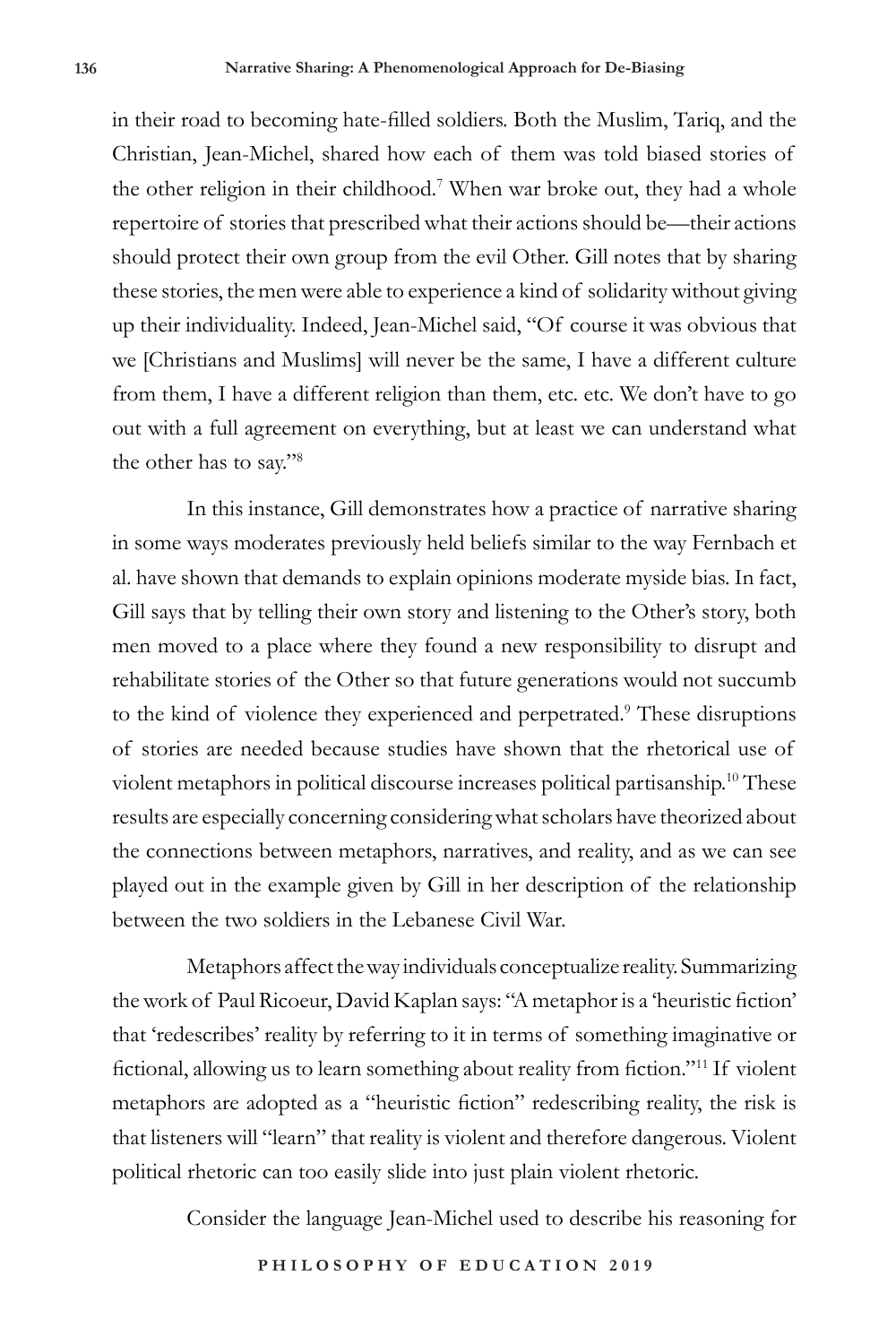deciding to join the war: "The enemy was so evil and the threat was so big that I felt this strong sense of responsibility to *fight for my people and defend my community.*"12 Importantly, this statement shows that Jean-Michel had learned to identify with his Christian community. My argument is that this identification happens through the uptake of the heuristic narratives of Jean-Michel's community. I am interested in how the language used by Jean-Michel is eerily similar to the language used in political rhetoric, and I suggest attention should be paid to disciplines that can replicate and study the kind of experience that Jean-Michel and Tariq had with members of opposite American political parties.

From a phenomenological perspective we can observe the corporeality of the encounter(s) between Jean-Michel and Tariq. McCarthy suggests that the body and the mind are so intertwined for Ricoeur and phenomenologists like him that it is nearly impossible to imagine a change in one without radically changing the other.13 Tariq's account of his "re-education" toward Christian people began in a place where he "wasn't able to meet a Christian … he is the enemy and he is the killer and he is the devil. *It is impossible to meet that person if you have this idea*." He went on: "But I had questions and they brought me to the Christian areas. I went just to see, to confirm those images I had of them … But I saw Christians who were poor, and who were just like us. I mean they are just people."14 In concluding this account, Tariq observes: "But you must remember, the Jean-Michel you see in front of you is a real person and I have learned that he is a very kind person and the reason he was what he was is because he was someone else created by the history, not the person whom I am very proud of meeting, this second Jean-Michel. Same with the Tariq you see here, is a new Tariq."<sup>15</sup> In other words, Tariq and Jean-Michel are new people because of the knowledge of their similarities they have gained through narrative sharing while physically with each other. Tariq seems to be signifying that his notion of self has changed because of his "re-education." This sense of change is consistent with phenomenologist Paul Ricoeur's theory of narrative self.

Ricoeur's theory of the narrative self allows the individual to contribute to the work of a democratizing society. He argues that an individual's ability to narrate her actions is the bridge between description and prescription.<sup>16</sup> The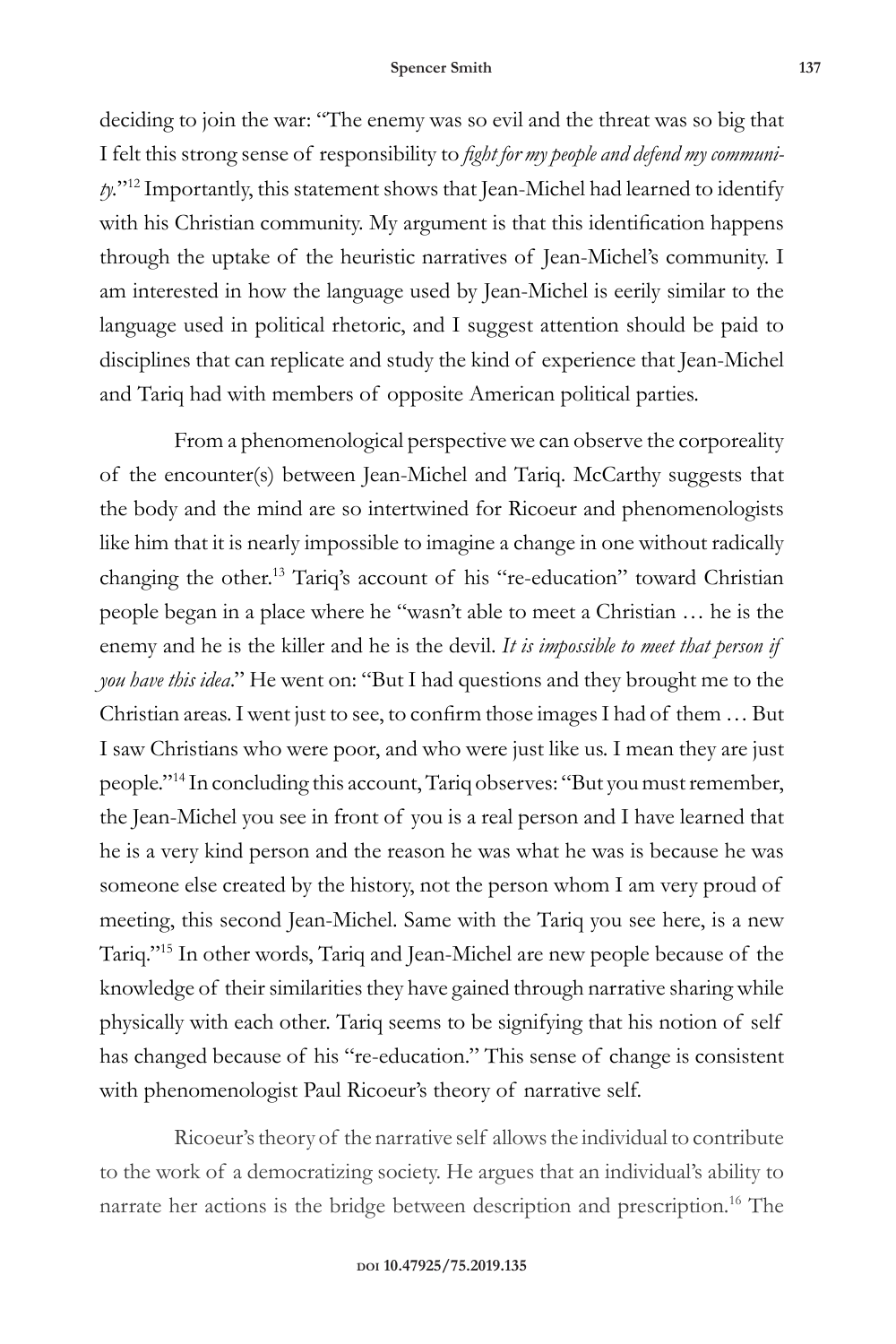individual can only act ethically once she has incorporated a description of the world into her narrative self. By sharing their narratives, Tariq and Jean-Michel were able to incorporate more accurate pictures of their worlds into their narrative selves. While there are other theorists who appreciate the importance of sharing narratives for the creation of the public (e.g., Hannah Arendt), I focus on Ricoeur's theory because Gill uses the theory to conceptualize narrative sharing and because his focus seems to be mostly on the individual. 17 In this essay I am less interested in the construction of the public and more interested in the identity of individuals and how myside bias affects those identities.

One potential danger of the kind of narrative sharing for individuals as cultural encounter that Tariq and Jean-Michel enact is the obliteration of cultures. An opponent of narrative sharing for this purpose may argue that as individuals in cultures recognize and foster their similarities, they may lose what makes them unique. This loss is not just dangerous for the public in losing diversity but is also dangerous for the individual in losing the self. Ricoeur gave the label *syncretism* to this kind of cultural obliteration. But he noted that such syncretism would stem from a misunderstanding of cultural exchange or what he termed *genuine dialogue*. Writing of how Ricoeur sought to guard against this syncretism, Kaplan says: "Genuine dialogue with the other (whether it be a text, individual, or nation) is an exchange of questions and answers in which each is transformed by the other by taking the perspective of the other."18 My argument here is that Gill's demonstration of the narrative sharing of Lebanese Civil War soldiers is a kind of genuine dialogue. The reciprocity of Ricoeur's genuine dialogue (i.e., that each participant needs to experience transformation by the other) almost necessitates a kind of corporeal physical encounter like that in the situation of Tariq and Jean-Michel. Certainly, each of them have been transformed by taking the other's perspective. Indeed, near the end of their sharing of narratives, Gill notes: "This was the beginning of *speaking each other's lines* in analyzing their history and war."19 In speaking each other's lines, Tariq and Jean-Michel were able to take each other's perspectives and experience a transformation from their violent selves as former soldiers to people seeking to rectify the violence they had each enacted.<sup>20</sup>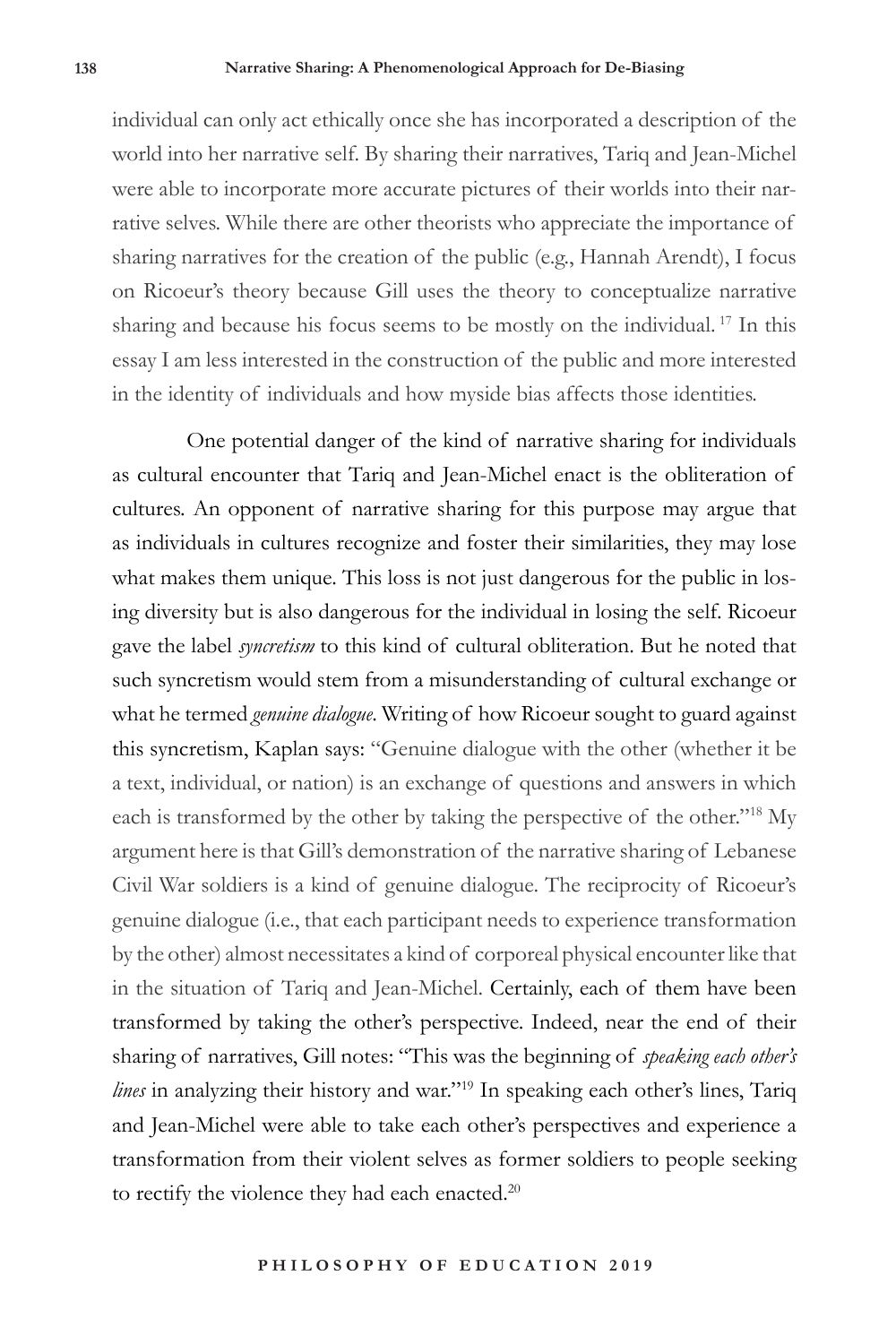Gill and her coauthor Ivor Goodson note the importance of dialogue in phenomenology. This focus on dialogue in phenomenology is a useful place to start our own exploration of Ricoeur's implications for the kind of narrative sharing Gill proposes. Writing about Ricoeur's conception of what dialogue is, Kaplan says: "The orientation of dialogue is toward mutual understanding and reciprocal recognition."21 This concept of dialogue is consistent with our analysis of the narrative sharing of the Lebanese Civil War soldiers. Kaplan sets Ricoeur in opposition to contemporary multiculturalism, which, critics argue, is based on individualism seeking sameness; Ricoeur's dealing with multiculturalism solves the critiques arguing multiculturalism leads to essentialism and the obliteration of cultures.22 Instead of individualist identity, Kaplan says that Ricoeur chooses to think of multiculturalism in terms of recognition: "The problem with many discourses on identity is that they give rise to problematic notions of sameness, essentialism, and homogenizing assimilation in a way that the idea of recognition does not."<sup>23</sup> These identity discourses based on sameness would necessarily lead to the kind of damaging syncretism Ricoeur warns about.

In contrast to an identity politics, Kaplan suggests that Ricoeur's "recognition politics avoid the simplistic extremes of, on the one hand, the ideology of integration that obliterates group differences, and on the other hand, the ideology of difference that fragments and disintegrates social life beyond repair."24 This recognition politics is consistent with Ricoeur's premium on reciprocity as we will see as we investigate his work. Writing of how Ricoeur's solutions for the problems of modernity (e.g., globalization, colonization, inequality caused by capitalism, etc.) are similar to those of critical theory, Kaplan writes: "The task for critical pedagogy is to help work toward a democratizing society at the levels of industry, institutions, and values by balancing the demands of an industrialized, technological society with the preservation of individual and group identity and cultural heritage."25 The recognition of the Other's story in the case of Jean-Michel and Tariq allows each of them to incorporate the Other into their respective narrative identities without relying on sameness or pure difference.

How can this process be taught? First, an educator needs to be able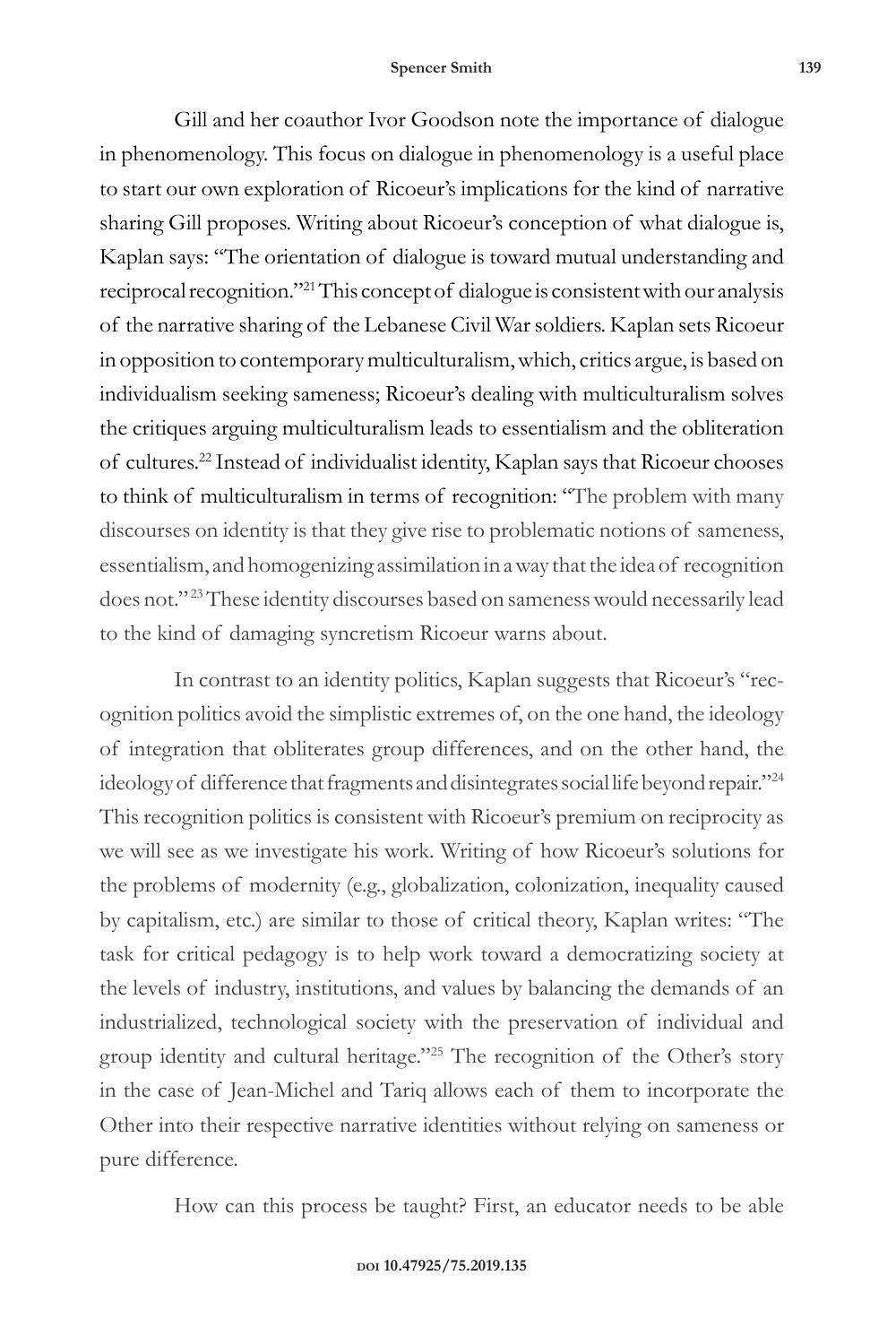to preserve the individuality of the pupil while providing instruction that will enable the pupil to find a place in a democratic society. The pupil needs to be moved from a place of simply following her cultural traditions to having critical control of these traditions so that she can wield them successfully in society. Two forms of knowledge need to be developed in the student in order for this movement to happen. On the one hand, the pupil must be given knowledge to know why she practices her cultural traditions. On the other hand, the pupil must be presented with schemas that will allow her to judge those cultural traditions for usefulness. Ricoeur calls this process "ascription."

Ascription is the Aristotelian process by which the individual moves from acting in/voluntarily to acting with preferential choice.<sup>26</sup> When an action joins with an agent performing that action, ascription has occurred. When an agent is performing an action motivated by either external or internal compulsion, it is difficult to ascribe the action to the agent. We might consider the case of the Lebanese Civil War soldiers to illustrate this phenomenon. It is difficult to ascribe blame to a five-year-old Jean-Michel who was compelled by his parents to spit on the television when Muslim figure Abdul Hammed appeared during Muslim feasts.27 It is trickier, though, to say that Jean-Michel is blameless when he fought in the war and killed Muslim soldiers, but I think we must if my reading of Ricoeur is correct. Ricoeur says that if an agent performs an action out of ignorance, then that action is performed on the voluntary-involuntary plane of action, in which the relation between said action and ethical theory is less close than an action performed out of preferential choice. Ricoeur thus argues that for an action to be ascribed to an agent and for ethical theory to apply, the agent must have both kinds of knowledge I described above—both the knowledge necessary to perform the action and the knowledge necessary to be able to choose that action from among other reasonable choices. Jean-Michel had an abundance of this first kind of knowledge—he was both formally and informally taught how to perform violence against Muslims—but he lacked the second kind of knowledge with which he could judge those actions in relation to other actions. It wasn't until he shared his narrative with Tariq that he gained critical consciousness and was able to recognize his past behaviors as morally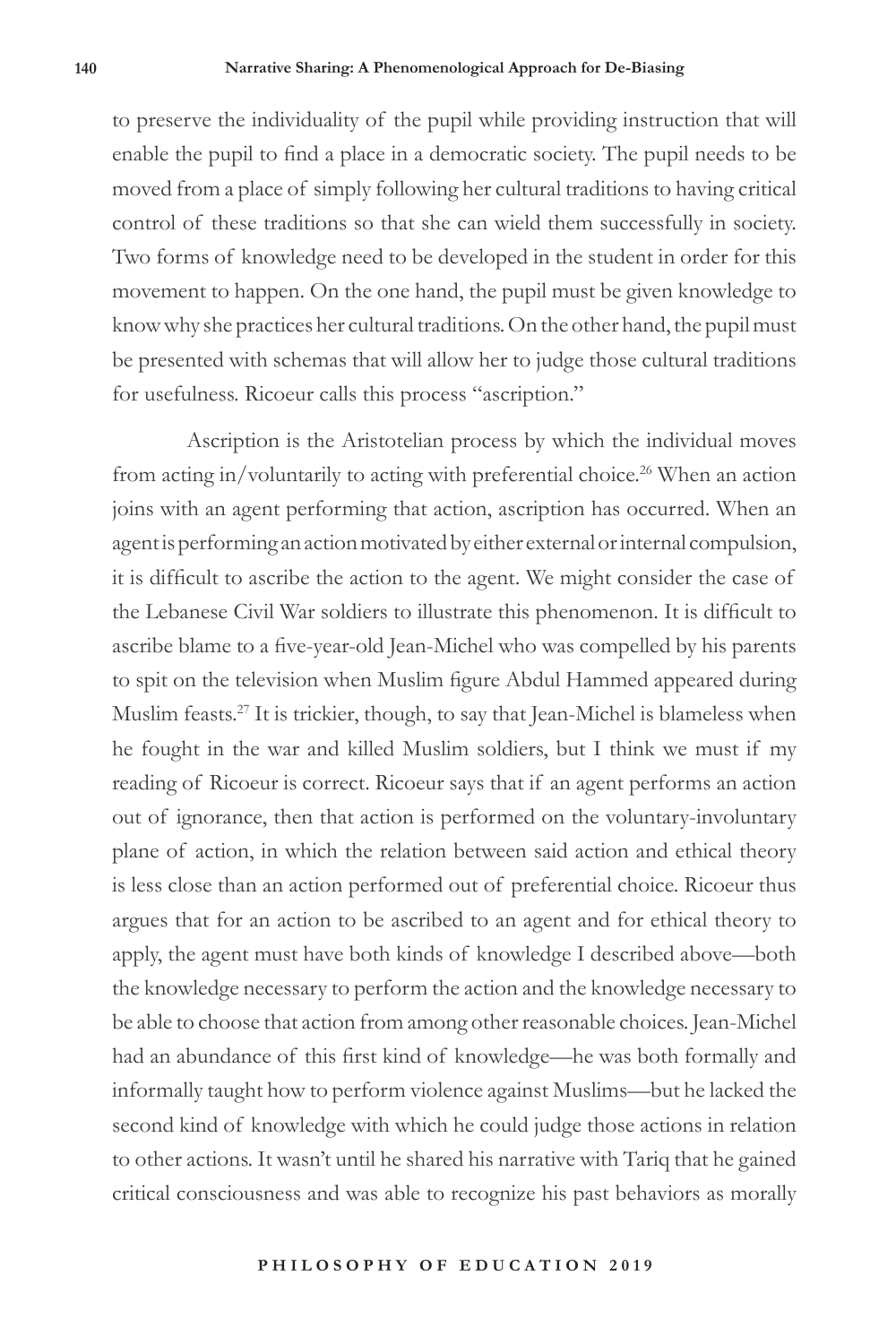wrong. He was able to ascribe past morally wrong behaviors to himself and use them to create a new space. Through ascription, Jean-Michel begins to account and take responsibility for the actions in his narrative self. He says, "So I will carry a gun, I will fight and I will kill because I believe the Other is evil. Although, I had met a few Muslims in school, I believed "real" Muslims to be evil. I almost wanted them to be because if they were this way, I could be that way."28 Jean-Michel begins to approach his own actions as he may approach an Other. He has de-familiarized his own actions.

By ascribing his past wrongs to himself and by recognizing his way of being as evil, Jean-Michel is able to function as an alternative type of hero with which those in his community can identify and out of which they can begin to form dispositions that will contribute to their personal identities, and ultimately their selves, according to Ricoeur.<sup>29</sup> Jean-Michel imagines as much when he says, "And you have to explain you are doing it [talking with Tariq and other Muslims publicly] for the sake of the coming generation and that you don't want them to do the same things you did ..."<sup>30</sup> Ricoeur says that the identity of a person is constructed based on community heroes with which they can recognize oneself in as well as the community's values, norms, and ideals. We might consider Jean-Michel as a type of community hero. He has the Christian community's values, norms, and ideals, but in his conversations with Tariq, he behaves in a new way offering new models for others in his community. In addition to serving as a kind of community hero, Jean-Michel can help other people begin to ascribe their actions to themselves. And thus by making visible actions done by the self, community heroes like Jean-Michel may allow people to be conscious and critical of their own myside bias.

Another way that Jean-Michel may be helping people gain the requisite knowledge to become functioning members of a democratic society without myside bias is by speaking publicly with Tariq. Because Tariq represents the Other to Christian communities and Jean-Michel represents the Other to Muslim communities, they are able to challenge the pre-conceived notions of the Other. Borrowing from Husserl, Ricoeur says encounters with the Other include appresentation, analogical apprehension, and pairing**.** 31 Ricoeur uses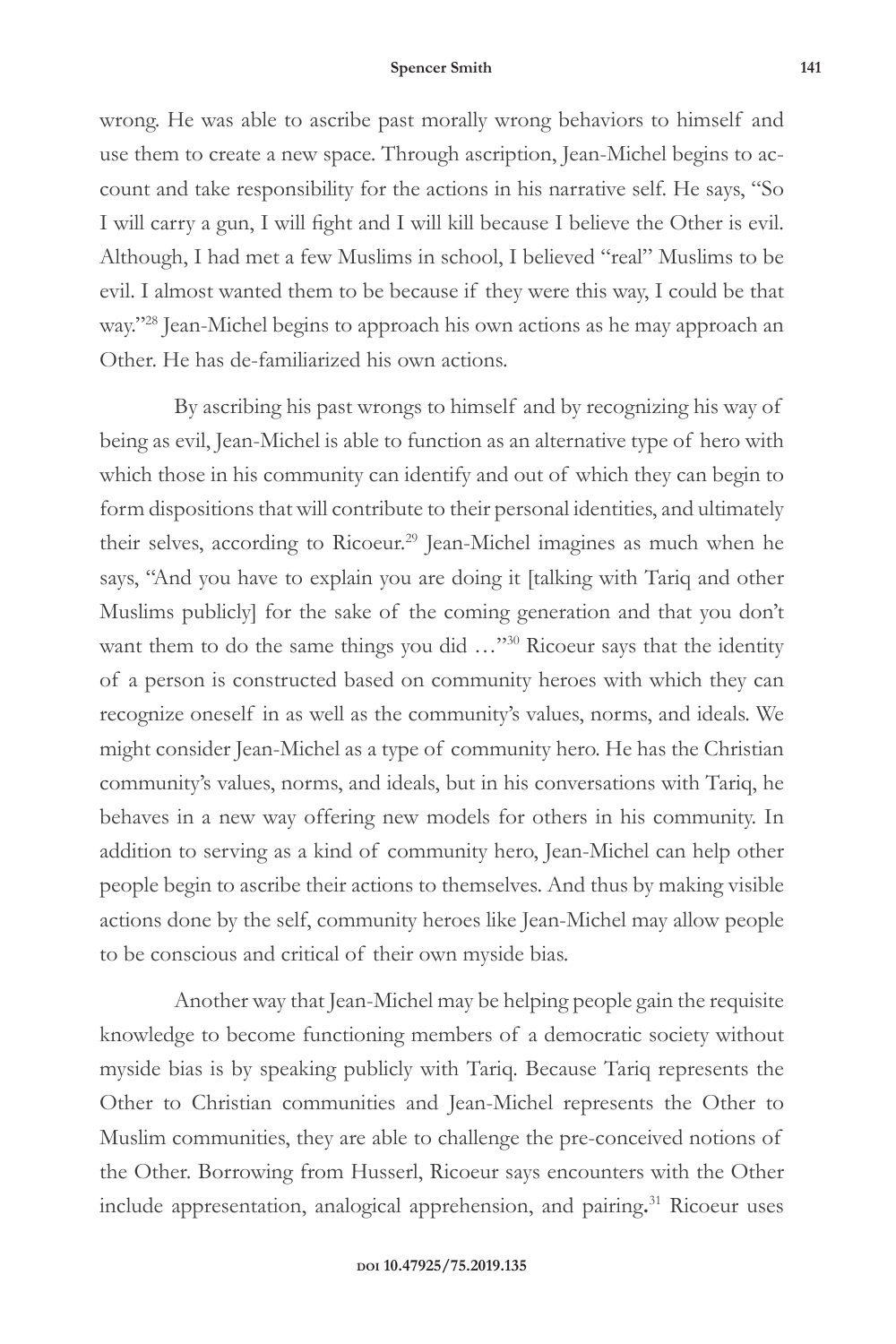appresentation to designate that the flesh, memories, and experiences of the Other are never accessible to the Self the way the Self 's own flesh, memories, and experiences are. For instance, he contrasts appresentation with the ability to present one's own memories; my telling of your memory is never going to be the same or equal to your presentation of it. Thus, initially, when the Self encounters the Other, the Self is resistant to incorporating the experiences of the Other into her presentation. This resistance can be understood as a kind of myside bias: even though encountering the Other, the Self has a bias to keep the Other separate from herself.

Through analogical apprehension, though, the Self can begin to know the Other because of what it is like to have flesh and memories of one's own. One may think of analogical apprehension as a version of "treat others like you want to be treated." Perhaps I might decide to not ask challenging questions after your PES presentation because I will experience challenging ones after mine. Analogical apprehension can thus be thought of as a source of empathy. This empathy begins to gum up the engine of myside bias, letting in the possibility that my previously held beliefs can be successfully challenged. Because the Self recognizes similarity with the Other, the Other's separateness is challenged.

Then, in pairing, the Self begins to share the Other's memories and experiences through analogical transfer. The Self is no longer separate from the Other. Ricoeur says that the power of pairing is its corporality—the fact that by being with each other, the Self and the Other can observe and appreciate their similarities and differences. Ricoeur argues that through pairing, the Self 's ego begins to consider the Other as an alter ego.<sup>32</sup> Perhaps you ask a challenging question of me, and then I later pair with you and enjoy dinner; I learn that you asked the challenging question because you are working through Ricoeur in a similar way. We are experiencing analogical transfer. Because of this analogical transfer, we are closer to understanding one another. Myside bias is almost nonexistent once analogical transfer happens.

This understanding is essential for protecting against myside bias. One characteristic defense against myside bias might be a respect for the Other. This respect can be cultivated by creating conditions which move the relationship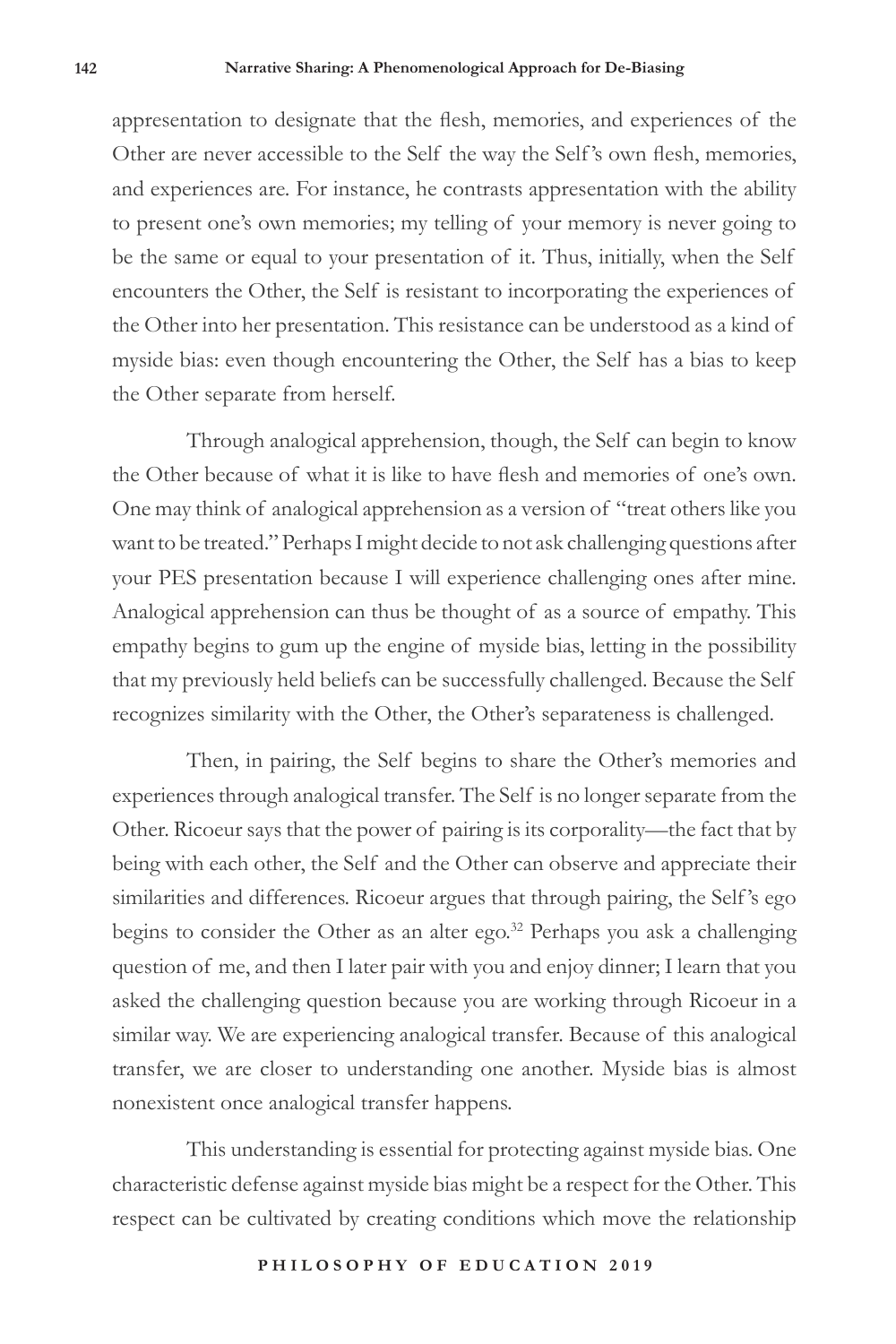with the Other from appresentation to pairing and analogical transfer. Gill's account of narrative sharing is an example of this movement. Neither Tariq nor Jean-Michel grew up in communities that gave them much meaningful interaction with members of the Other religion.<sup>33</sup> This stage of appresentation meant that each of them accepted that their differences meant that not only were the Other's flesh, memories, and experiences inaccessible but also that they were unimportant. Then Tariq says: "But I had questions and they brought me to the Christian areas. I went just to see, to confirm those images I had of them: they were richer and wealthier because they were devilish. But I saw Christians who were poor, *who were just like us*. I mean they are just people."34 Tariq begins to analogically apprehend the Other because of what he recognizes as similarities. This creates a space where he could be open to the pairing with Jean-Michel created by sharing his narrative and hearing Jean-Michel's narrative, leading to analogical transfer in which they began to speak in unison: "We are victims and perpetrators at the same time."35

Analogical transfer is dependent on recognition and reciprocity, which are needed for diverse individualities to be preserved in a modern, industrial society. "Recognition is a structure of the self reflecting on the movement that carries self-esteem toward solicitude and solicitude toward justice. Recognition introduces the dyad and plurality in the very constitution of the self. Reciprocity in friendship and proportional equality in justice … make self-esteem a figure of recognition."36 For Ricoeur, then, reciprocity is necessary for recognition. The key to understanding Ricoeur's notion of recognition is solicitude. Ricoeur says: "Solicitude adds the dimension of value, whereby each person is *irreplaceable* in our affection and our esteem."37 This irreplaceability allows for the perseverance of individuality because if each individuality is irreplaceable, then something will be lost both to the Self and to the Other if that individuality is gone. Ricoeur argues that this solicitude allows the Self to realize its own irreplaceability. Recognition, for Ricoeur, extends Self 's own esteem to the Other in a solicitous esteem for the Other as well. By recognizing you as my alter ego, I come to value your individuality and also recognize my own individuality; I begin to uptake this interaction with the alter ego into my narrative self.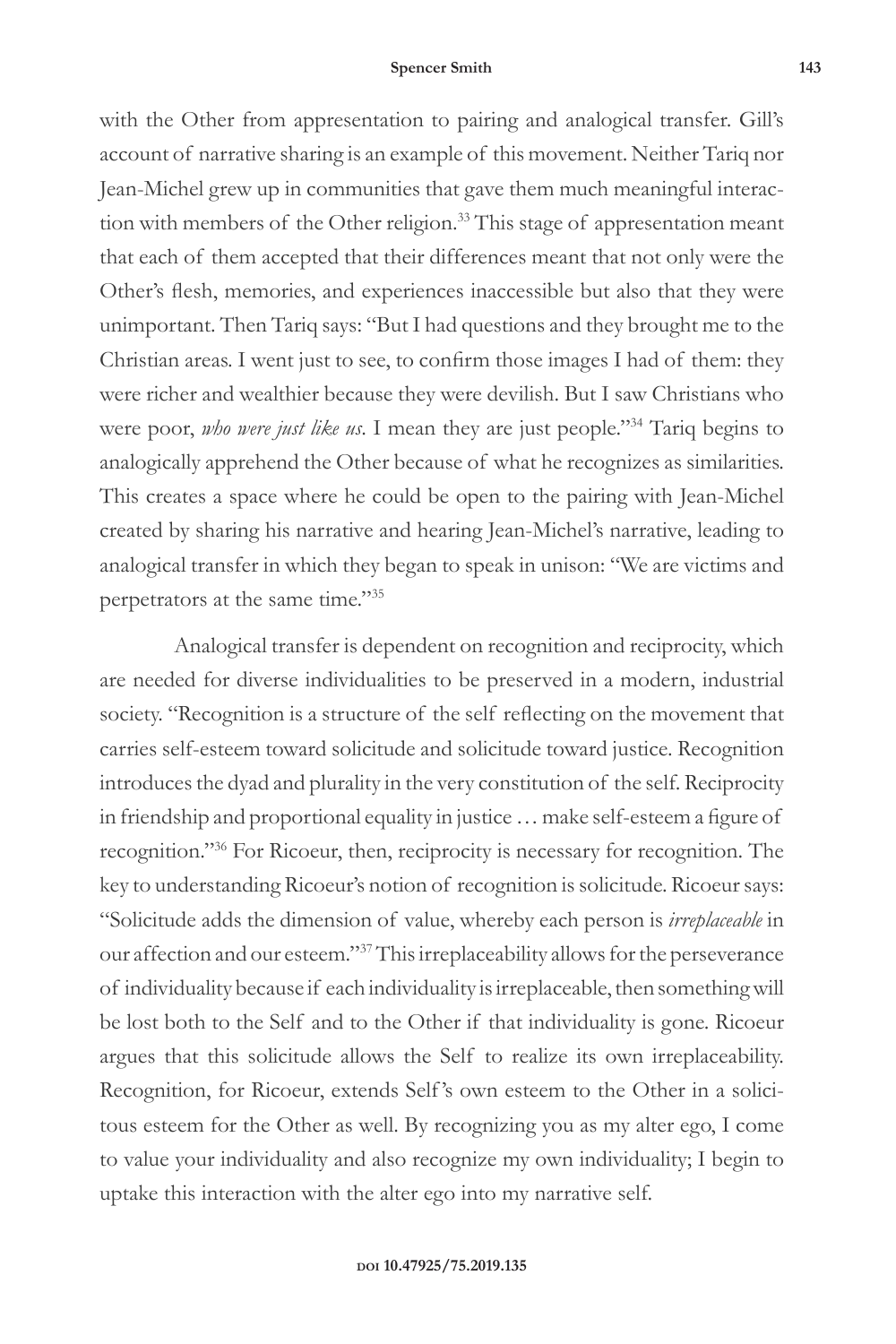To figure out how to achieve recognition, we need to revisit reciprocity. Ricoeur notes that reciprocity is necessary for friendship and is characterized by a mutuality of respect.<sup>38</sup> If reciprocity is necessary for recognition, then in order for recognition to happen, it must be mutual. It is only because Tariq and Jean-Michel both came to mutually share their narratives that there is hope of any recognition. This consequence raises doubts about the hope that Tariq and Jean-Michel will be able to create the kind of change they experienced in others by speaking publicly. Even though they may serve as community heroes, there would be no confrontation with appresentation to motivate other Muslims and Christians to begin to incorporate these heroes as parts of their selves. The change experienced by Tariq and Jean-Michel was a result of their recognition, which was itself a result of their mutual willingness to be reciprocally affected by each other.

These doubts provide lessons for contemporary American partisanship and alternative ways to guard against myside bias. Applying what we have learned from Ricoeur to the current American political moment, it seems unreasonable that myside bias and political partisanship can be successfully combated by focusing on rehabilitating the individual. An intervention that keeps individuals from competing parties separated means no engagement with the Other to move the individual from appresentation to pairing. This separation necessarily results in separate models of narrative selves. If two parties are kept separate, then there can be no hope in recognition of the Other party in their respective narrative selves. It may be that myside bias and political partisanship can only be meaningfully altered when individuals from opposite sides meet corporeally, share their narratives, and begin to recognize the Other in the self.

# 1**Acknowledgements**

I owe special thanks to Fran Schrag for sharing his article about myside bias with the graduate students at the 2018 Center for Ethics and Education Institute. This article helped ground a problem I was trying to address with Ricoeur. The helpful comments from the reviewers made this essay more focused, and the many comments from Dr. Bryan Warnick on previous drafts of this article challenged me to get out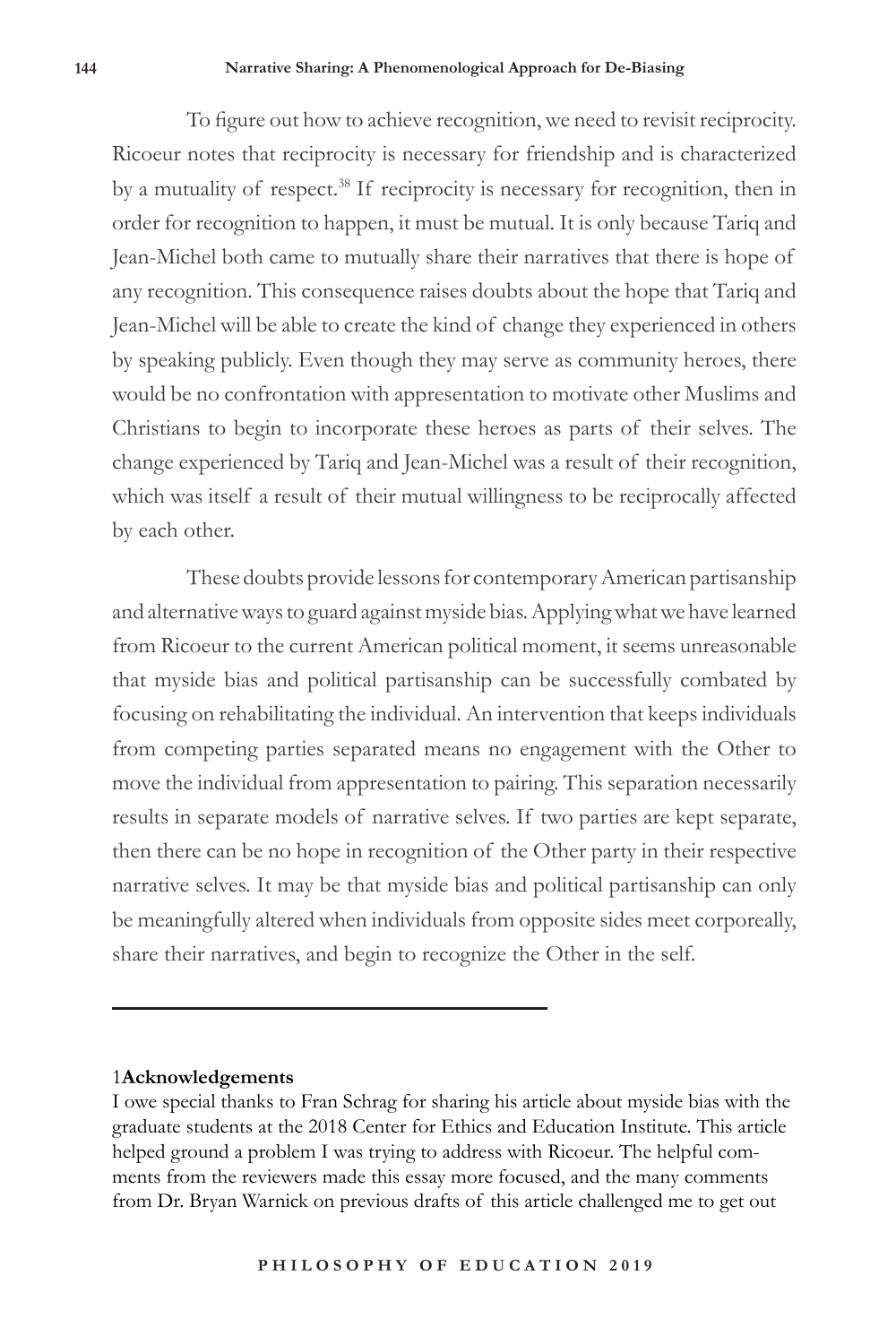of myside bias about what was working in my argument. I also owe a great deal of debt to the editing of Sara Hardman.

Fran Schrag, "Science, Democracy, and Education," paper presented at the Center for Ethics and Education Graduate Institute, Chicago and Madison, 2018; Hugo Mercier and Dan Sperber, *The Enigma of Reason* (Cambridge: Harvard University Press, 2017).

2 Schrag, "Science, Democracy, and Education," 6.

3 Philip M. Fernbach, Todd Rogers, Craig R. Fox, and Steven A. Sloman, "Political Extremism is Supported by an Illusion of Understanding," *Psychological Science* 20, no. 10 (2013): 1-8.

4 Schrag, "Science, Democracy, and Education," 13.

5 Ricoeur is useful for thinking about the narrative self.

6 Scherto Gill, "From Demonizing to Humanizing: Transforming Memories of Violence to Stories of Peace," in *Critical Narrative as Pedagogy*, eds. Ivor Goodson and Scherto Gill (New York: Bloomsbury, 2014), 137–155.

7 Ibid., 147–148.

8 Ibid., 152.

9 Ibid., 153.

10 Nathan P. Kalmoe, Joshua R. Gubler, and David A. Wood, "Toward Conflict of Compromise? How Violent Metaphors Polarize Partisan Issue Attitudes," *Political Communication* 35, no. 3 (2017): 333–352.

11 David M. Kaplan, *Ricoeur's Critical Theory* (Albany: State University of New York Press, 2003), 53.

12 Gill, "From Demonizing to Humanizing," 148, emphasis added.

13 Ivor Goodson, "Defining the Self through Autobiographical Memory," in *Critical Narrative as Pedagogy*, eds. Ivor Goodson and Scherto Gill (New York: Bloomsbury, 2014), specifically the section, "*Ipse*-Identity and Literary Puzzle Cases."

14 Gill, "From Demonizing to Humanizing," 152.

15 Ibid., emphasis added.

16 Paul Ricoeur, *Oneself As Another,* trans. Kathleen Blamey (Chicago: The University of Chicago Press, 1992), 114.

17 Hannah Arendt seems to be talking about something similar to narrative sharing when she writes, "The presence of others who see what we see and hear what we hear assures us of the reality of the world and ourselves. . ." in Hannah Arendt, *The Human Condition* (Chicago: The University of Chicago Press, 1958), 50. I set such similarities aside in this essay in order to focus solely on Ricoeur's thinking about individual narrative selves.

18 Kaplan, *Ricoeur's Critical Theory,* 177.

19 Gill, "From Demonizing to Humanizing," 152.

20 Ibid., 153.

21 Kaplan, *Ricoeur's Critical Theory,* 39.

22 As theorized and critiqued in Iris Marion Young, *Justice and the Politics of Difference*  (Princeton: Princeton University Press, 1990); and Charles Taylor, "The Politics of Recognition," in *Multiculturalism*, ed. Amy Gutmann (Princeton: Princeton University Press, 1994), 25–73.